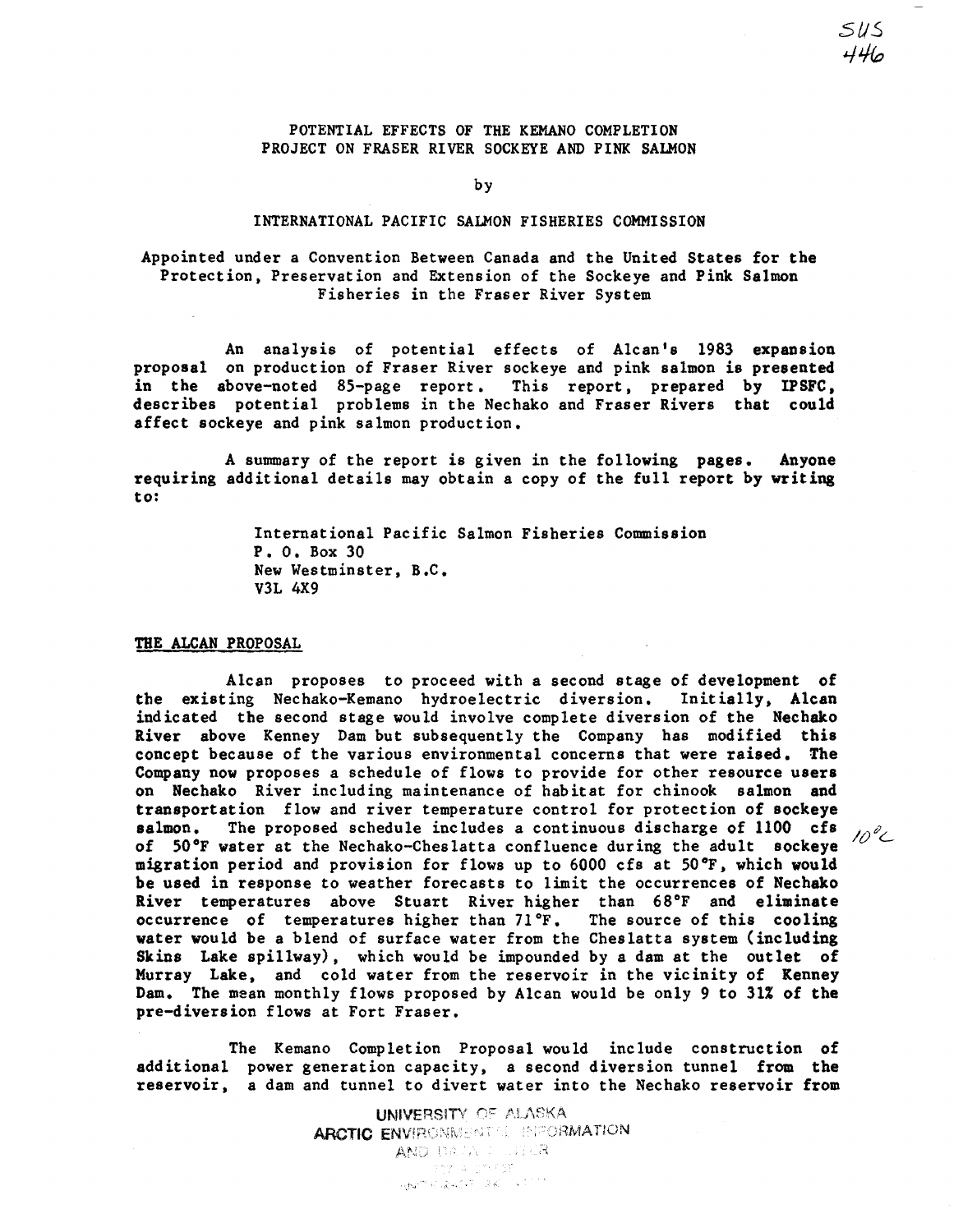the Skeena system, cold-water release facilities at Kenney Dam, and a dam to<br>store water for release into Nechako River from the Cheslatta system. The store water for release into Nechako River from the Cheslatta system. existing diversion reduced the average discharge of upper Necbako River above the Nautley River to about  $66\%$  of the natural, pre-diversion flow -<br>from about 7100 cfs to 4700 cfs. Alcan's 1983 proposal would reduce the Alcan's 1983 proposal would reduce the average flow to about 16% of the natural, pre-diversion condition.

## SOCKEYE AND PINK SALMON RESOURCES POTENTIALLY AFFECTED

The Nechako system is a very important sockeye producer. In the past 4-year cycle (1979-82), sockeye that originated in the Nechako system produced an average annual commercial catch of 1.05 million sockeye and these stocks also contributed an average of about 136,000 sockeye annually to the native Indian food fishery. On the basis of lake rearing capacity, it has been estimated that the Nechako system could produce an additional commercial catch of 4.6 million sockeye annually or about 53% of the total Fraser River sockeye potential.

The Nechako River stocks would be directly affected by the project and downriver populations of both sockeye and pink salmon could also be The commercial catch of all Fraser River sockeye stocks averaged<br>a per year in the 4-year period  $1979-82$ . The catches averaged 5.6 million per year in the 4-year period 1979-82. about 9.0 million per year for the period 1894-1913 and it bas been proposed that these historical catches should again be achieved through enhancement of existing stocks.

The commercial catch of Fraser River pink salmon in 1981 was over 13 million pinks, the largest since 1913, and the escapement of 4.5 million spawners was the largest on record. It bas been estimated that pink salmon runs as large as 29 million fish are possible, based on available spawning ground area, and commercial catches of about 22 million fish can therefore be expected.

Sockeye migrate up the Fraser and Necbako Rivers from June through September to spawn in streams tributary to Takla, Trembleur and Stuart Lakes in the Stuart River system and to Francois and Fraser Lakes in the Nautley River system. These fish are affected during their migration through Nechako River as a result of altered environmental conditions owing to the existing diversion and the effects could be more severe under the proposed discharge regime. Downriver populations of sockeye and pink salmon could also be adversely affected by the project as a result of environmental changes in the Fraser River migration route and in the major pink salmon spawning area in the main stem of the Fraser between Hope and Chilliwack as well as by changes in estuarial conditions.

#### THE NECHAKO RIVER TEMPERATURE PROBLEM

On the basis of analyses of probable changes in environmental conditions, it appears that the most significant effect of the project on sockeye salmon would be temperature increases in Nechako River. The sockeye salmon would be temperature increases in Nechako River. migration of adult sockeye through Nechako River would not be physically obstructed as a result of the flow reduction. However, temperature would be a serious concern because the small residual flow would result in higher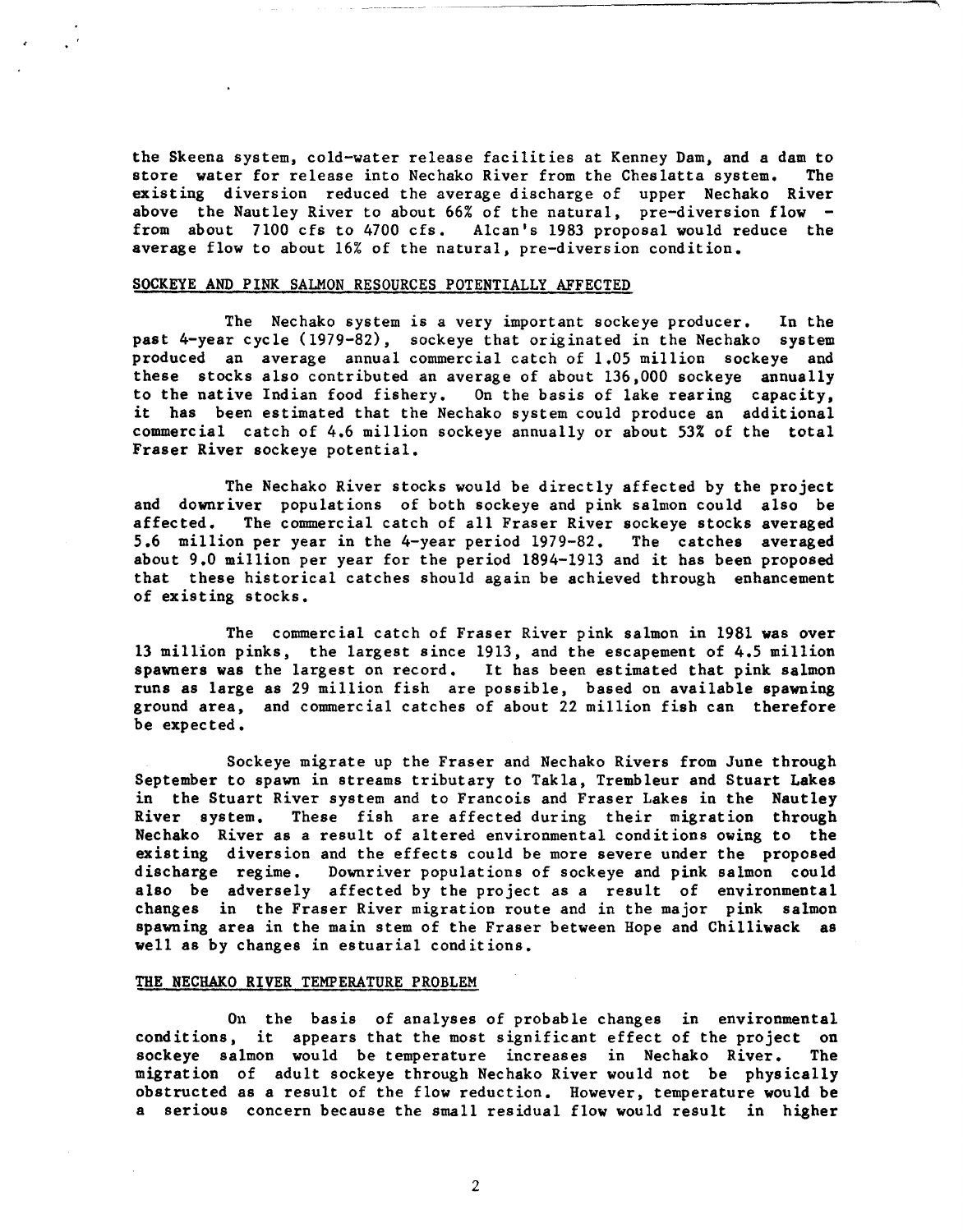water temperatures during the early part of the annual sockeye migration period - from about July 10 to August 20.

~

Adequate temperature control could be obtcined with the proposed cold water outlet at Kenney Dam but the volume of cold water Alcan proposes to discharge would not be sufficient to prevent an increase in the seasonal average temperature during sockeye migration. This increase is a concern because Nechako River temperatures are usually well shove the optimum for sockeye migration. Tests have shown that the physiological performance of sockeye reaches a maximum at about 59°F. As temperatures increase beyond this optimum, the effects become progressively more adverse and beyond 68°F the risk of extreme consequences increases substantially. The adverse effects of high temperatures include increased susceptibility to disease, reduced swimming ability, premature depletion of energy stores and other effects that reduce sockeye production by causing pre-spawning mortalities both on the migration route and on the spawning grounds.

Water temperatures were measured for the 3-year period prior to construction of Kenney Dam and comparison of these temperatures with measurements made during operation of the Kemano I diversion indicates the effect of the reduced flow. Air temperatures were above average during the pre-diversion measurement period and water temperatures would therefore tend to be higher tban average. Despite this warmer than usual weather, the highest menn daily temperature in the pre-diversion period exceeded 63°F on only 1 day. During Kemano I operation, when discharges were generally reduced, temperatures exceeded  $68^{\circ}F$  in 15 of 27 years, reaching as high as 77.3 $^{\circ}F$  in 1971. In some years there were many days when temperatures In some years there were many days when temperatures exceeded  $68^{\circ}$ F. It has been estimated that the average July-August flow reduction of 4348 cfs during Kemano I operation caused an average temperature increase of 0.7°F in Nechako River above Stuart River during the sockeye migration period.

The flow regime proposed by Alcan for the Kemano Completion Project would cause a further temperature increase of about  $0.9^{\circ}$ F on average. The frequency of temperatures above  $68^{\circ}$ F would be reduced compared to the Kemano I regime and all temperatures above 71 $\degree$ F would be eliminated. Under the Kemano I regime, the peak temperature occurrence was in the 62-630F range but under Alcan's proposal this peak woulc be shifted upwards to the 66-67°F range. Elimination of temperatures higher than 7l°F would be an advantage over the Kemano I regime but the proposed temperature control would not provide adequate fisheries protection because it would not restore the natural temperature regime. The frequency of temperatures above 68°F would be greater than under natural conditions and the average temperature would be higher than both natural conditions and the Kemano I conditions.

The adverse temperatures in the Nechako River would be a serious consequence of Alcan's proposal but this problem could be corrected if Alcan would provide sufficient cold water from the reservoir.

3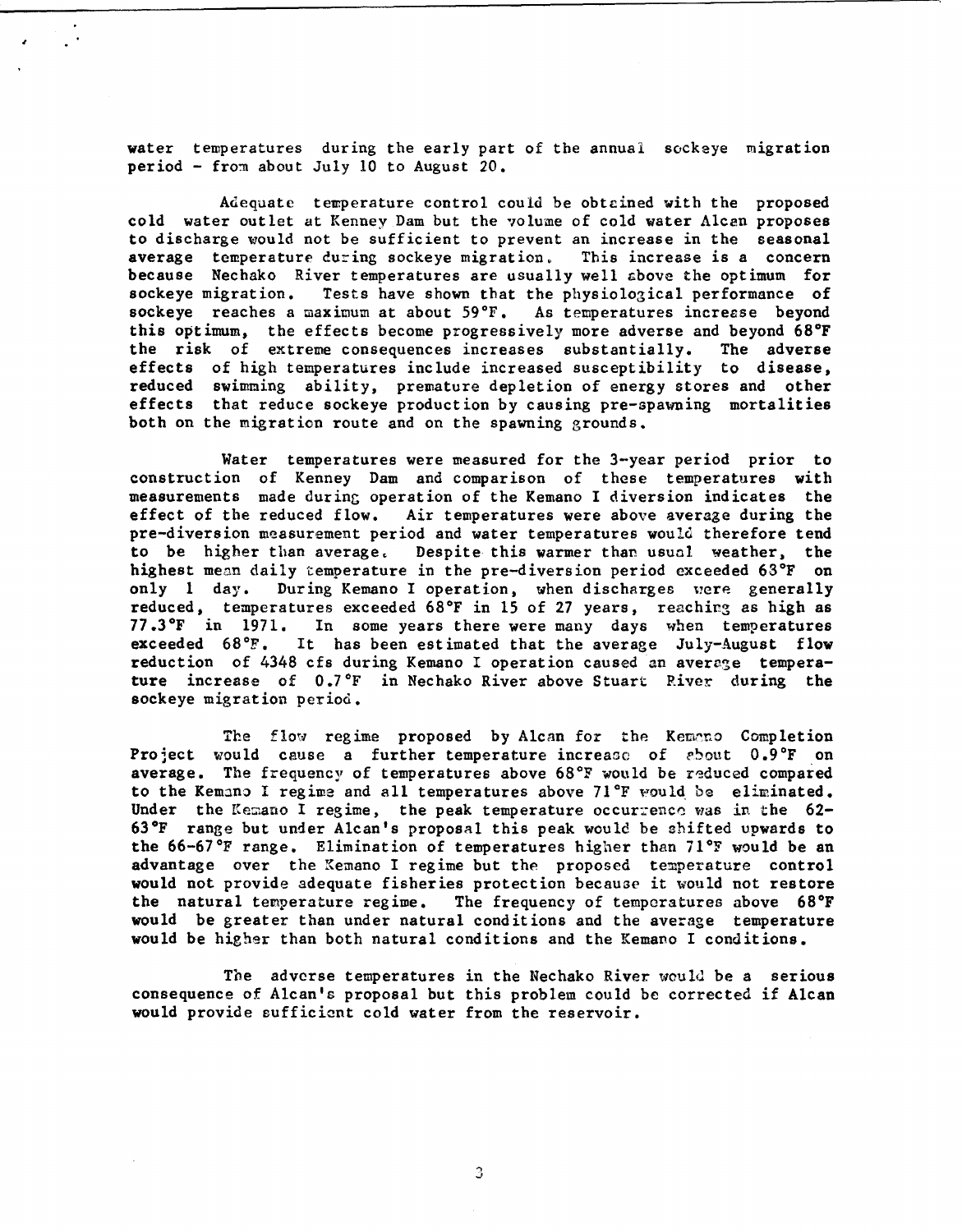#### OBSTRUCTION TO ADULT SALMON MIGRATION IN THE FRASER RIVER

The Fraser River discharge would be reduced by 2000 to 9000 cfs during the latter part of the sockeye and pink salmon migration in September and October when these fish are occasionally obstructed by low-water conditions. This flow reduction would lower the river levels 0.7 to 3.0 ft at Hell's Gate, which would cause the existing fishways to become inoperative at earlier dates than previously occurred. Similar passage problems would occur at Bridge River Rapids fishways and at natural low-water obstructions such as China Bar Rapids and Saddle Rock. The fish might also have increased difficulty entering tributary spawning streams. These problems would have to be corrected by constructing fishways or other passages.

# OTHER POSSIBLE PROBLEMS

•'

The following additional possible effects of the project upon the Fraser River sockeye and pink salmon resources were considered in the analyses and it was concluded that the risk of serious loss would be relatively minor:

- 1. Introduction of predators, competitors, fish parasites or diseases into the Fraser system from diversion of Skeena water.
- 2. Diversion of returning Nechako River sockeye to Kemano River instead of the Fraser system.
- 3. Delay of adult sockeye migration owing to increased temperature difference at the Nechako-Fraser and Nechako-Nautley confluences.
- 4. Increased predation loss of seaward migrants because of slower migration and changed environmental conditions.
- 5. Increased water pollution owing to discharge reduction.
- 6. Increased mortality of seaward migrating sockeye and pink salmon · at the Seton Creek hydroelectric plant owing to lower Fraser River level.
- 7. Occasional increase in water temperatures at Hell's Gate as a result of reduced discharge.
- 8. Reduction of pink salmon spawning ground area in the main stem of the Fraser River between Hope and Chilliwack because of reduced discharge.
- 9. Later entry of some late-run sockeye into the Fraser River from Georgia Strait owing to reduced discharge.
- 10. Marine survival could be affected as a result of reduced Fraser River flow and changed estuarial conditions.